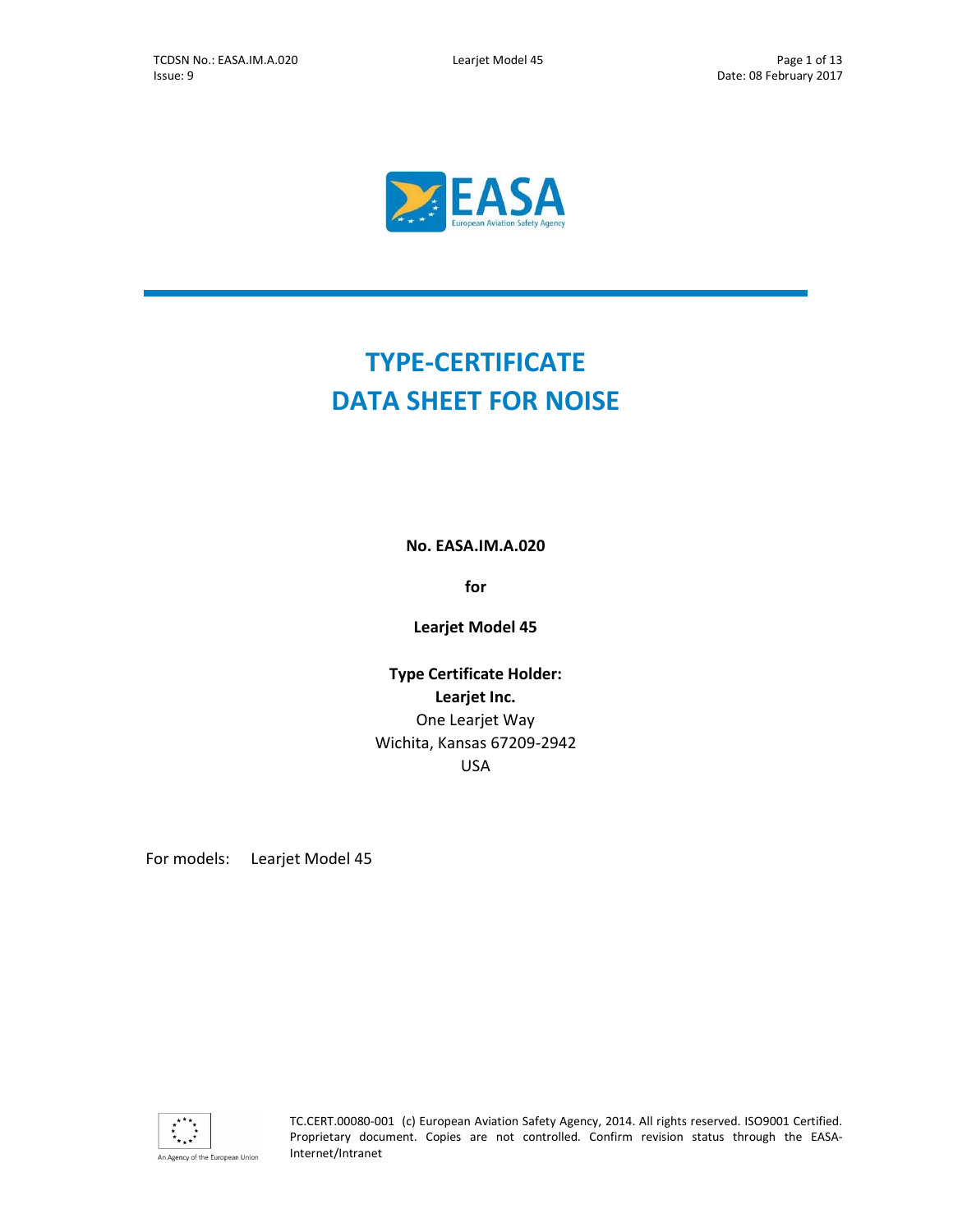## INTENTIONALLY LEFT BLANK

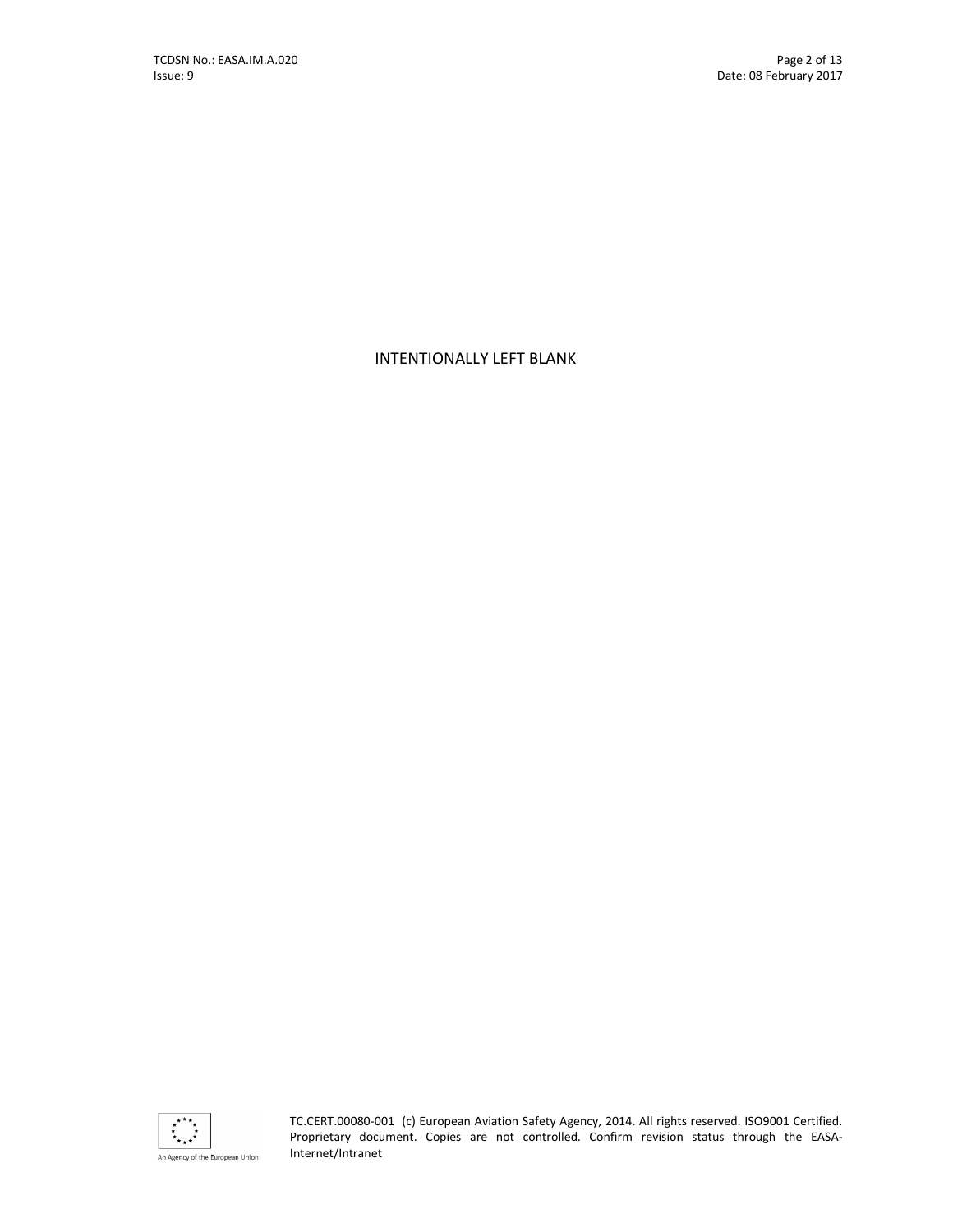TCDSN No.: EASA.IM.A.020 Page 3 of 13 Issue: 9

| Type Certificate Holder <sup>1</sup><br>Learjet Inc. |                                                                                     |                     | Aircraft Type Designation <sup>1</sup><br>(Commercial Designation | <b>Leariet Model 45</b><br>Learjet 45) |   |
|------------------------------------------------------|-------------------------------------------------------------------------------------|---------------------|-------------------------------------------------------------------|----------------------------------------|---|
| Engine Manufacturer <sup>1</sup>                     | Honeywell International Inc.                                                        |                     | Engine Type Designation <sup>1</sup>                              | TFE731-20AR(-1B)                       |   |
| certificated noise levels <sup>1</sup>               | Additional modifications essential to meet the requirements or needed to attain the |                     | <b>None</b>                                                       |                                        |   |
| Noise Certification Basis                            | ICAO Annex 16, Volume I                                                             | Edition / Amendment | Edition 5 / Amendment 9                                           | Chapter <sup>1</sup>                   | 4 |

| EASA           | <b>Maximum Mass</b>           |                              | Lateral EPNL       |       | <b>Flyover EPNL</b> |       | Approach EPNL      |       |             |
|----------------|-------------------------------|------------------------------|--------------------|-------|---------------------|-------|--------------------|-------|-------------|
| Record No.     | Take-off <sup>1</sup><br>(kg) | Landing <sup>1</sup><br>(kg) | Level <sup>1</sup> | Limit | Level <sup>1</sup>  | Limit | Level <sup>1</sup> | Limit | See<br>Note |
| A <sub>4</sub> | 9,752                         | 8,709                        | 85.1               | 94.0  | 75.5                | 89.0  | 93.4               | 98.0  |             |
| A <sub>2</sub> | 9,299                         | 8,709                        | 85.2               | 94.0  | 74.4                | 89.0  | 93.4               | 98.0  |             |

 $1$  See Note 1.

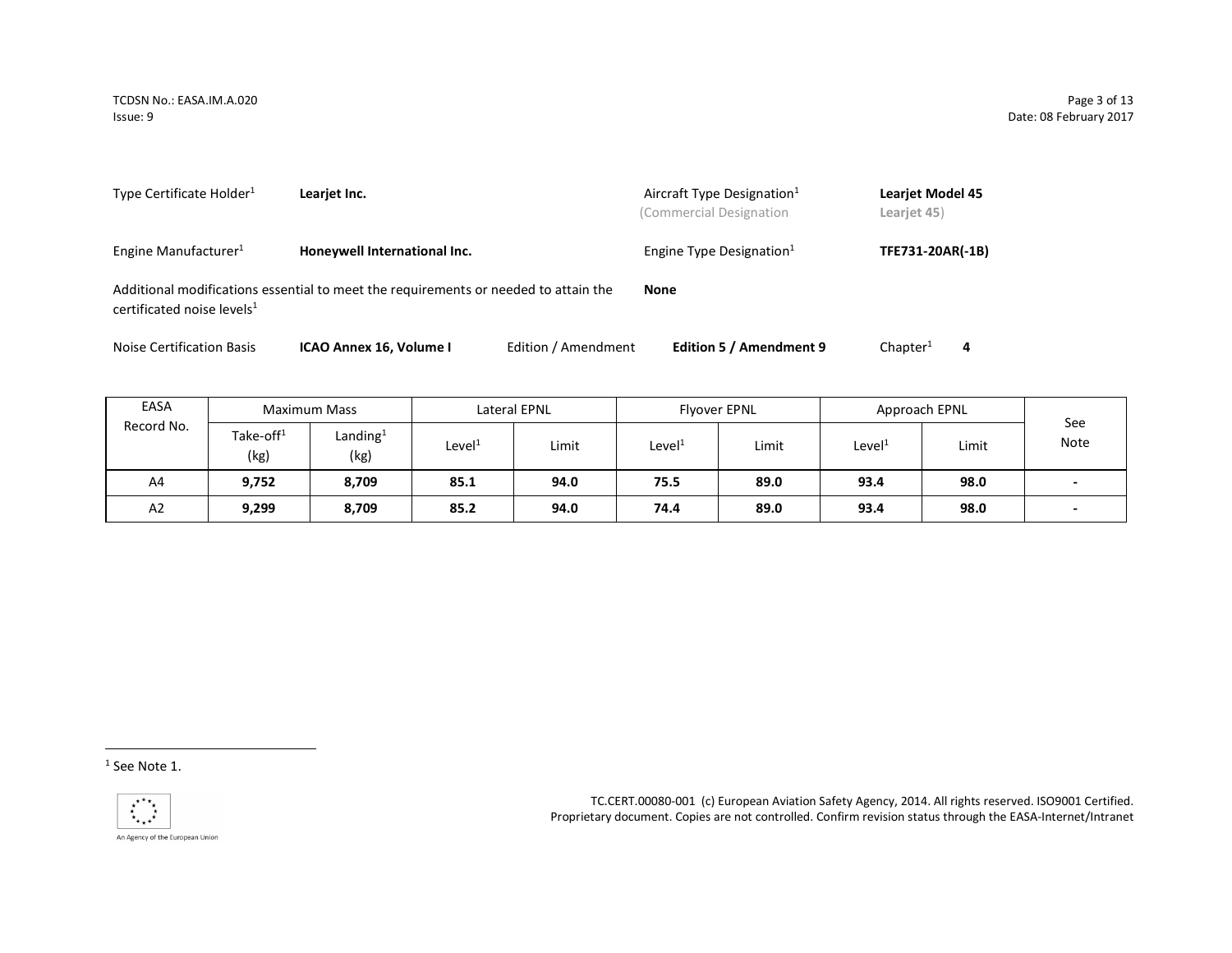TCDSN No.: EASA.IM.A.020 Page 4 of 13 Issue: 9

| Type Certificate Holder <sup>1</sup><br>Learjet Inc. |                                                                                     | Aircraft Type Designation <sup>1</sup><br>(Commercial Designation | <b>Leariet Model 45</b><br>Learjet 40) |                      |   |
|------------------------------------------------------|-------------------------------------------------------------------------------------|-------------------------------------------------------------------|----------------------------------------|----------------------|---|
| Engine Manufacturer <sup>1</sup>                     | Honeywell International Inc.                                                        |                                                                   | Engine Type Designation <sup>1</sup>   | TFE731-20AR(-1B)     |   |
| certificated noise levels <sup>1</sup>               | Additional modifications essential to meet the requirements or needed to attain the |                                                                   | None                                   |                      |   |
| Noise Certification Basis                            | ICAO Annex 16, Volume I                                                             | Edition / Amendment                                               | Edition 3 / Amendment 4                | Chapter <sup>1</sup> | з |

| EASA       | <b>Maximum Mass</b>  |                      | Lateral EPNL       |       | Flyover EPNL |       | Approach EPNL |      |             |
|------------|----------------------|----------------------|--------------------|-------|--------------|-------|---------------|------|-------------|
| Record No. | Take-off $1$<br>(kg) | Landing $^1$<br>(kg) | Level <sup>1</sup> | Limit | Level        | Limit | Level         | imit | See<br>Note |
| A6302      | 9,525                | 8,709                | 85.1               | 94.0  | 75.5         | 89.0  | 93.4          | 98.0 |             |

 $1$  See Note 1.

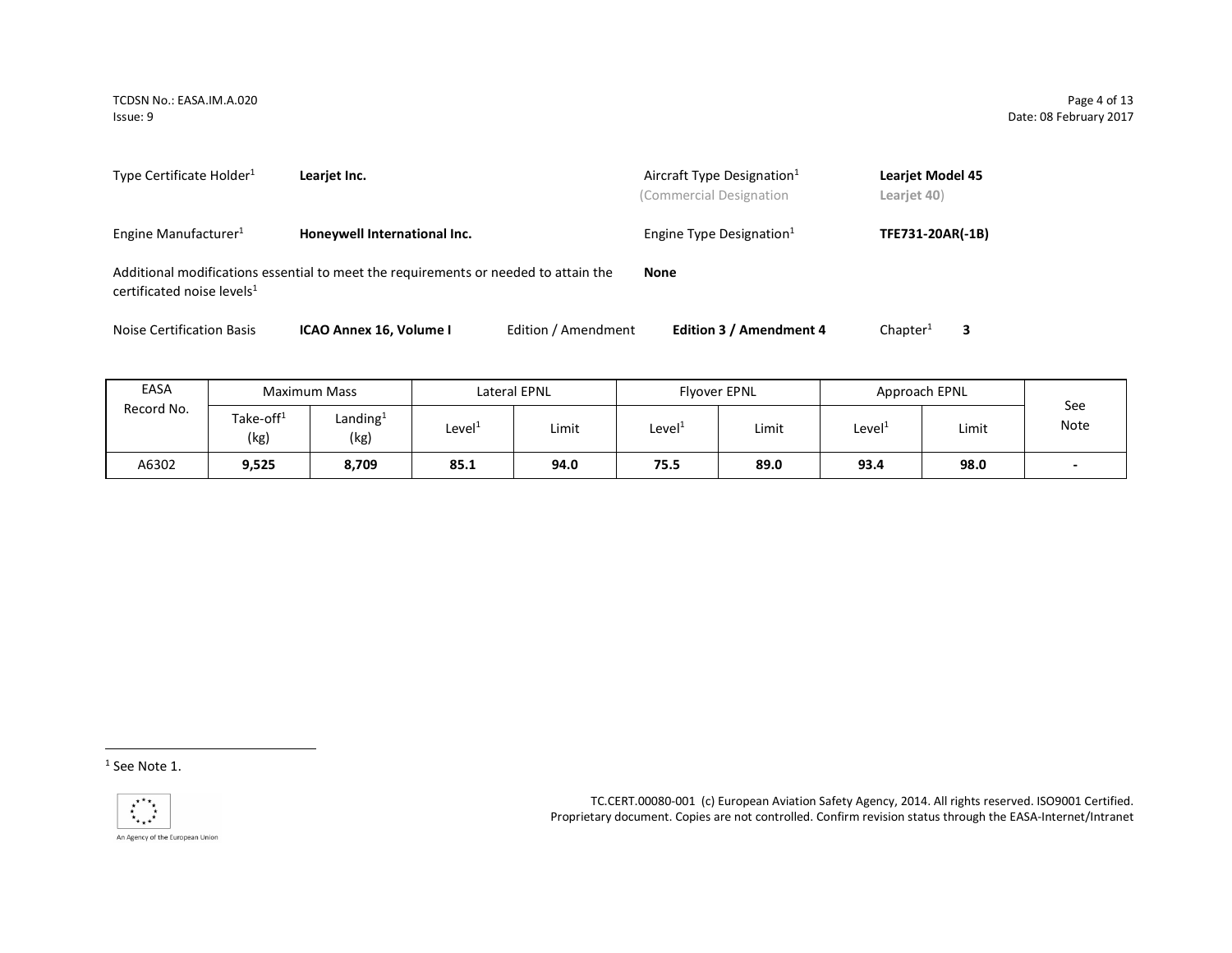TCDSN No.: EASA.IM.A.020 Page 5 of 13 Issue: 9

| Type Certificate Holder <sup>1</sup><br>Learjet Inc. |                                                                                     |                     | Aircraft Type Designation <sup>1</sup><br>(Commercial Designation | <b>Leariet Model 45</b><br>Learjet 40) |   |
|------------------------------------------------------|-------------------------------------------------------------------------------------|---------------------|-------------------------------------------------------------------|----------------------------------------|---|
| Engine Manufacturer <sup>1</sup>                     | Honeywell International Inc.                                                        |                     | Engine Type Designation $1$                                       | TFE731-20AR(-1B)                       |   |
| certificated noise levels <sup>1</sup>               | Additional modifications essential to meet the requirements or needed to attain the |                     | None                                                              |                                        |   |
| Noise Certification Basis                            | ICAO Annex 16, Volume I                                                             | Edition / Amendment | Edition 5 / Amendment 9                                           | Chapter <sup>1</sup>                   | 4 |

| EASA           |                               | Maximum Mass        | Lateral EPNL       |       | Flyover EPNL       |       | Approach EPNL      |       | See  |
|----------------|-------------------------------|---------------------|--------------------|-------|--------------------|-------|--------------------|-------|------|
| Record No.     | Take-off <sup>1</sup><br>(kg) | Landing $1$<br>(kg) | Level <del>'</del> | Limit | Level <sup>1</sup> | Limit | Level <sup>1</sup> | Limit | Note |
| A <sub>6</sub> | 9,752                         | 8,709               | 85.1               | 94.0  | 75.5               | 89.0  | 93.4               | 98.0  |      |
| A <sub>5</sub> | 9,231                         | 8,709               | 85.2               | 94.0  | 73.7               | 89.0  | 93.4               | 98.0  |      |

<sup>1</sup> See Note 1.

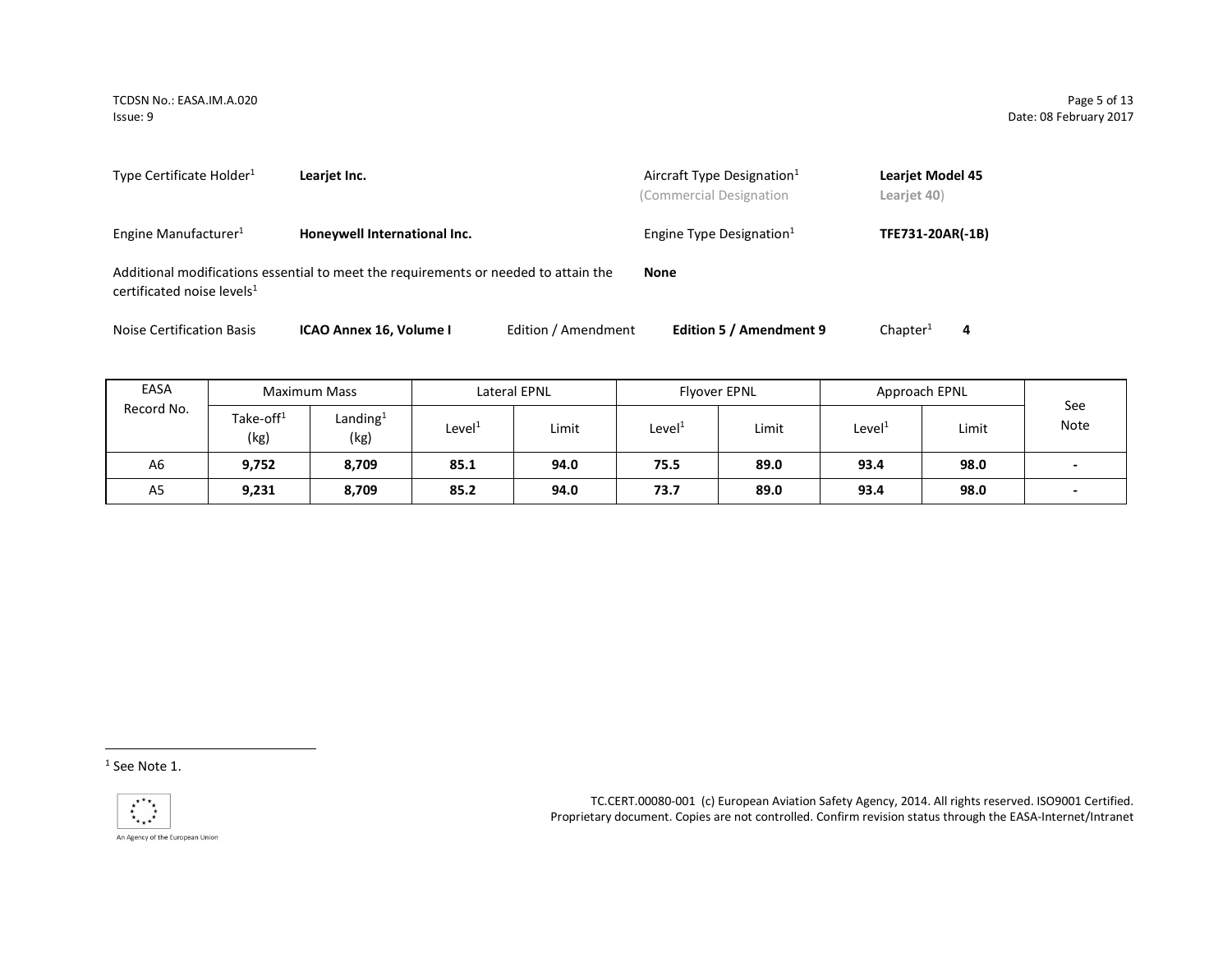TCDSN No.: EASA.IM.A.020 Page 6 of 13 Issue: 9

| Type Certificate Holder <sup>1</sup><br>Learjet Inc. |                                                                                     | Aircraft Type Designation <sup>1</sup><br>(Commercial Designation | <b>Leariet Model 45</b><br>Learjet 45) |                      |   |
|------------------------------------------------------|-------------------------------------------------------------------------------------|-------------------------------------------------------------------|----------------------------------------|----------------------|---|
| Engine Manufacturer <sup>1</sup>                     | Honeywell International Inc.                                                        |                                                                   | Engine Type Designation $1$            | TFE731-20BR-1B       |   |
| certificated noise levels <sup>1</sup>               | Additional modifications essential to meet the requirements or needed to attain the |                                                                   | <b>None</b>                            |                      |   |
| Noise Certification Basis                            | ICAO Annex 16, Volume I                                                             | Edition / Amendment                                               | Edition 5 / Amendment 9                | Chapter <sup>1</sup> | 4 |

| EASA       | <b>Maximum Mass</b>  |                      | Lateral EPNL       |       | <b>Flyover EPNL</b> |       | Approach EPNL      |       | See  |
|------------|----------------------|----------------------|--------------------|-------|---------------------|-------|--------------------|-------|------|
| Record No. | Take-off $1$<br>(kg) | Landing $^1$<br>(kg) | Level <sup>1</sup> | Limit | Level $^{\rm 1}$    | Limit | Level <sup>:</sup> | Limit | Note |
| A7164      | 9,752                | 8,709                | 85.1               | 94.0  | 75.5                | 89.0  | 93.4               | 98.0  |      |

 $1$  See Note 1.

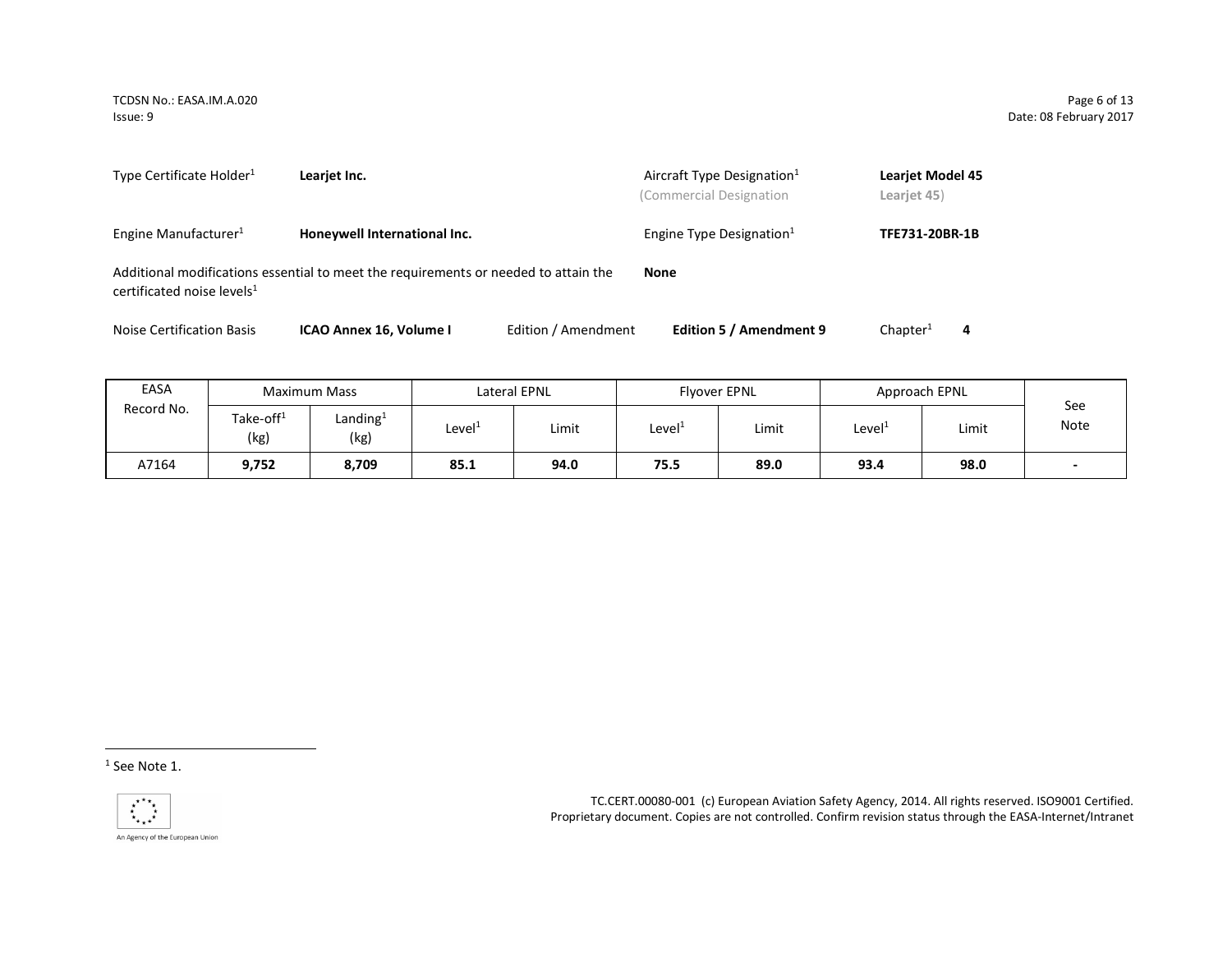TCDSN No.: EASA.IM.A.020 Page 7 of 13 Issue: 9

| Type Certificate Holder <sup>1</sup>   | Learjet Inc.                                                                        |                     | Aircraft Type Designation <sup>1</sup><br>(Commercial Designation | <b>Leariet Model 45</b><br>Learjet 40) |   |
|----------------------------------------|-------------------------------------------------------------------------------------|---------------------|-------------------------------------------------------------------|----------------------------------------|---|
| Engine Manufacturer <sup>1</sup>       | Honeywell International Inc.                                                        |                     | Engine Type Designation <sup>1</sup>                              | <b>TFE731-20BR-1B</b>                  |   |
| certificated noise levels <sup>1</sup> | Additional modifications essential to meet the requirements or needed to attain the |                     | <b>None</b>                                                       |                                        |   |
| Noise Certification Basis              | ICAO Annex 16, Volume I                                                             | Edition / Amendment | Edition 3 / Amendment 4                                           | Chapter <sup>1</sup>                   | 3 |

| EASA       | <b>Maximum Mass</b>  |                     | Lateral EPNL     |       | <b>Flyover EPNL</b> |       | Approach EPNL      |       | See  |
|------------|----------------------|---------------------|------------------|-------|---------------------|-------|--------------------|-------|------|
| Record No. | Take-off $1$<br>(kg) | Landing $1$<br>(kg) | Level $^{\rm 1}$ | Limit | Level <sup>1</sup>  | Limit | Level <sup>1</sup> | Limit | Note |
| A6339      | 9,525                | 8,709               | 85.1             | 94.0  | 75.5                | 89.0  | 93.4               | 98.0  |      |
| A18836     | 9,299                | 8,709               | 85.2             | 94.0  | 74.4                | 89.0  | 93.4               | 98.0  |      |

<sup>1</sup> See Note 1.

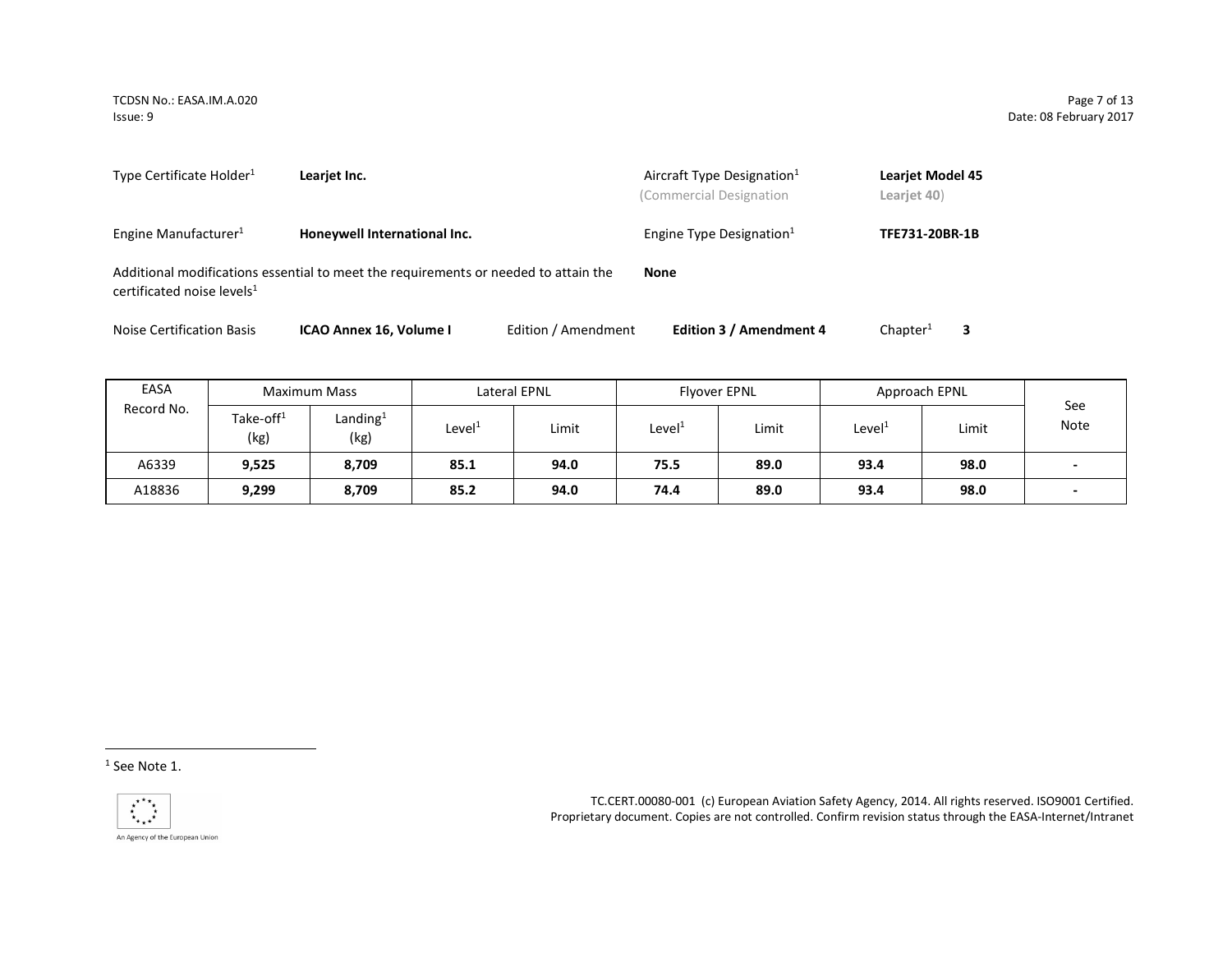TCDSN No.: EASA.IM.A.020 Page 8 of 13 Issue: 9

| Type Certificate Holder <sup>1</sup><br>Learjet Inc. |                                                                                     |                     | Aircraft Type Designation <sup>1</sup><br>(Commercial Designation | <b>Leariet Model 45</b><br>Learjet 40) |   |
|------------------------------------------------------|-------------------------------------------------------------------------------------|---------------------|-------------------------------------------------------------------|----------------------------------------|---|
| Engine Manufacturer <sup>1</sup>                     | Honeywell International Inc.                                                        |                     | Engine Type Designation $1$                                       | TFE731-20BR-1B                         |   |
| certificated noise levels <sup>1</sup>               | Additional modifications essential to meet the requirements or needed to attain the |                     | None                                                              |                                        |   |
| Noise Certification Basis                            | ICAO Annex 16, Volume I                                                             | Edition / Amendment | Edition 5 / Amendment 9                                           | Chapter <sup>1</sup>                   | 4 |

| EASA       | <b>Maximum Mass</b>  |                      | Lateral EPNL       |       | <b>Flyover EPNL</b> |       | Approach EPNL      |       | See  |
|------------|----------------------|----------------------|--------------------|-------|---------------------|-------|--------------------|-------|------|
| Record No. | Take-off $1$<br>(kg) | Landing $^1$<br>(kg) | Level <sup>1</sup> | Limit | Level $^{\rm 1}$    | Limit | Level <sup>:</sup> | Limit | Note |
| A3808      | 9,752                | 8,709                | 85.1               | 94.0  | 75.5                | 89.0  | 93.4               | 98.0  |      |

 $1$  See Note 1.

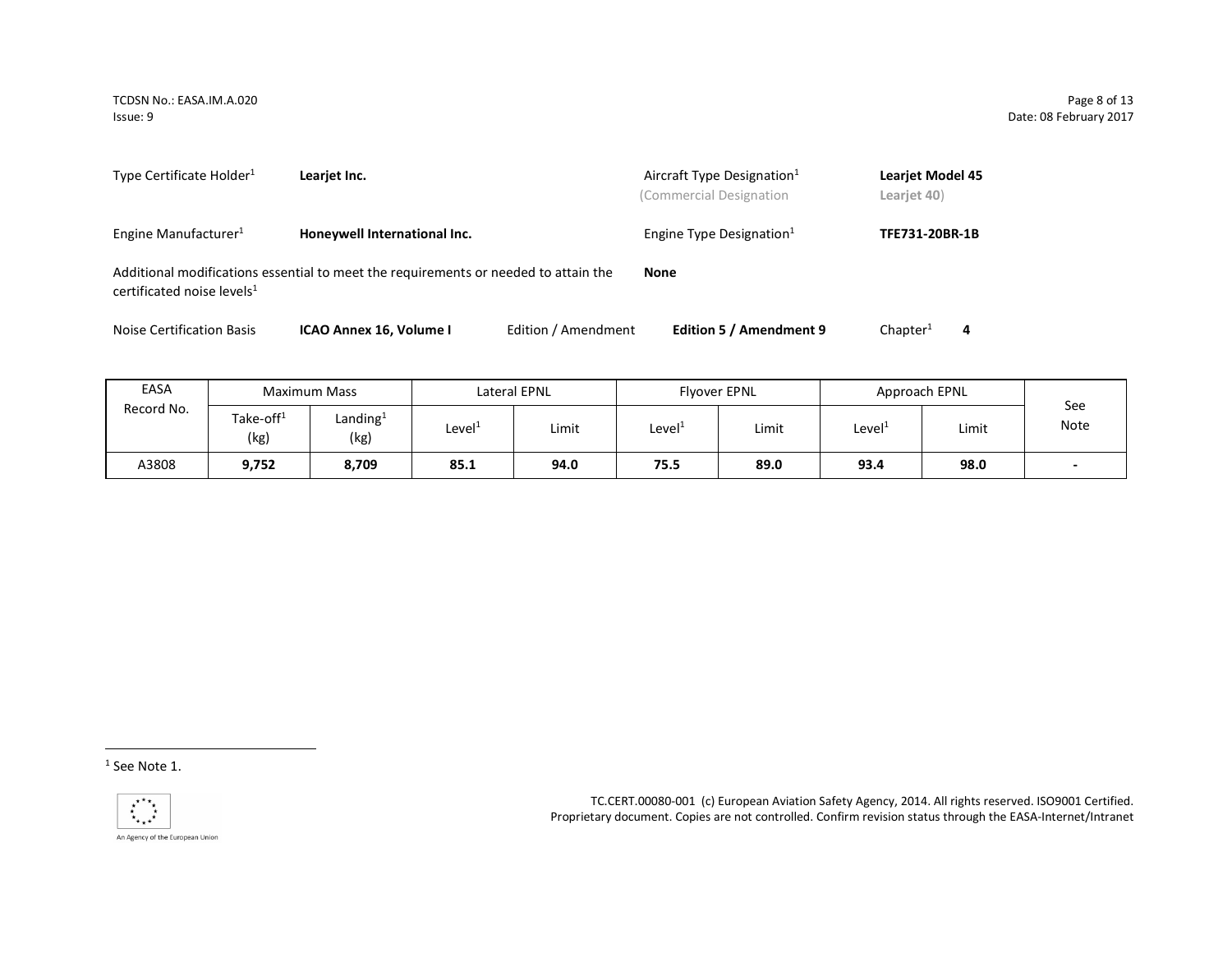TCDSN No.: EASA.IM.A.020 Page 9 of 13 Issue: 9

| Type Certificate Holder <sup>1</sup><br>Learjet Inc. |                                                                                     |                     | Aircraft Type Designation <sup>1</sup><br>(Commercial Designation | <b>Leariet Model 45</b><br>Learjet 45) |  |
|------------------------------------------------------|-------------------------------------------------------------------------------------|---------------------|-------------------------------------------------------------------|----------------------------------------|--|
| Engine Manufacturer <sup>1</sup>                     | Honeywell International Inc.                                                        |                     | Engine Type Designation <sup>1</sup>                              | TFE731-20R(-1B)                        |  |
| certificated noise levels <sup>1</sup>               | Additional modifications essential to meet the requirements or needed to attain the |                     | None                                                              |                                        |  |
| Noise Certification Basis                            | ICAO Annex 16, Volume I                                                             | Edition / Amendment | Edition 5 / Amendment 9                                           | Chapter <sup>1</sup><br>4              |  |

| EASA           |                      | <b>Maximum Mass</b> | Lateral EPNL     |       | Flyover EPNL       |       | Approach EPNL      |       |             |
|----------------|----------------------|---------------------|------------------|-------|--------------------|-------|--------------------|-------|-------------|
| Record No.     | Take-off $1$<br>(kg) | Landing $1$<br>(kg) | Level $^{\rm 1}$ | Limit | Level <sup>1</sup> | Limit | Level <sup>1</sup> | Limit | See<br>Note |
| A <sub>3</sub> | 9,752                | 8,709               | 85.1             | 94.0  | 75.5               | 89.0  | 93.4               | 98.0  |             |
| A1             | 9,299                | 8,709               | 85.2             | 94.0  | 74.4               | 89.0  | 93.4               | 98.0  |             |

 $1$  See Note 1.

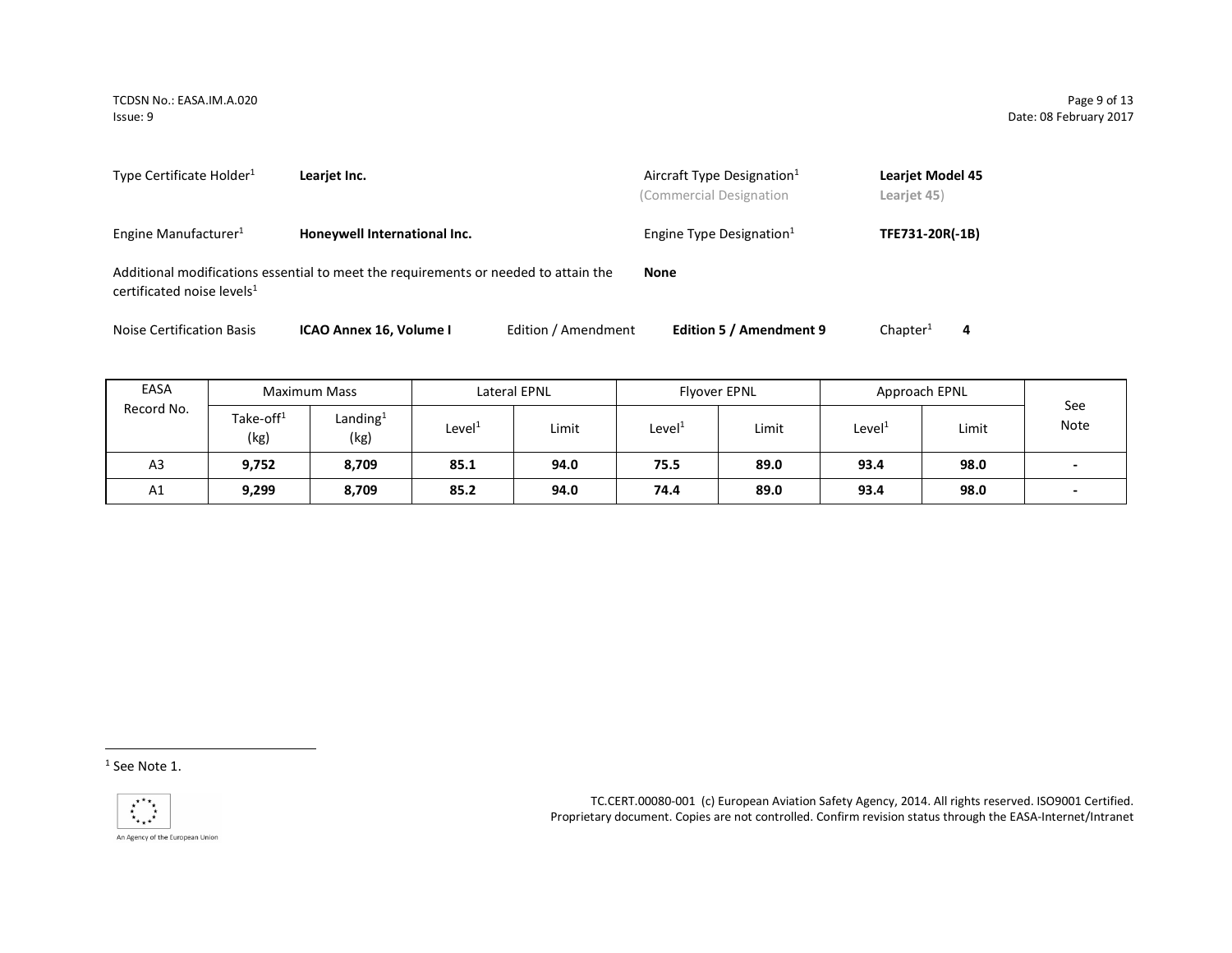TCDSN No.: EASA.IM.A.020 Page 10 of 13 Issue: 9

| Type Certificate Holder <sup>1</sup><br>Learjet Inc. |                                                                                     |                     | Aircraft Type Designation <sup>1</sup><br>(Commercial Designation | Learjet 70)          | <b>Leariet Model 45</b> |  |
|------------------------------------------------------|-------------------------------------------------------------------------------------|---------------------|-------------------------------------------------------------------|----------------------|-------------------------|--|
| Engine Manufacturer <sup>1</sup>                     | Honeywell International Inc.                                                        |                     | Engine Type Designation <sup>1</sup>                              | TFE731-40BR-1B       |                         |  |
| certificated noise levels <sup>1</sup>               | Additional modifications essential to meet the requirements or needed to attain the |                     | None                                                              |                      |                         |  |
| Noise Certification Basis                            | ICAO Annex 16, Volume I                                                             | Edition / Amendment | Edition 5 / Amendment 9                                           | Chapter <sup>1</sup> | 4                       |  |

| EASA       |                      | <b>Maximum Mass</b>          | Lateral EPNL |       | <b>Flyover EPNL</b> |       | Approach EPNL      |       |             |  |
|------------|----------------------|------------------------------|--------------|-------|---------------------|-------|--------------------|-------|-------------|--|
| Record No. | Take-off $1$<br>(kg) | Landing <sup>1</sup><br>(kg) | Level        | Limit | Level $^{\rm 1}$    | Limit | Level <sup>:</sup> | Limit | See<br>Note |  |
| A18913     | 9,752                | 8,709                        | 87.4         | 94.0  | 74.3                | 89.0  | 93.4               | 98.0  |             |  |

 $1$  See Note 1.

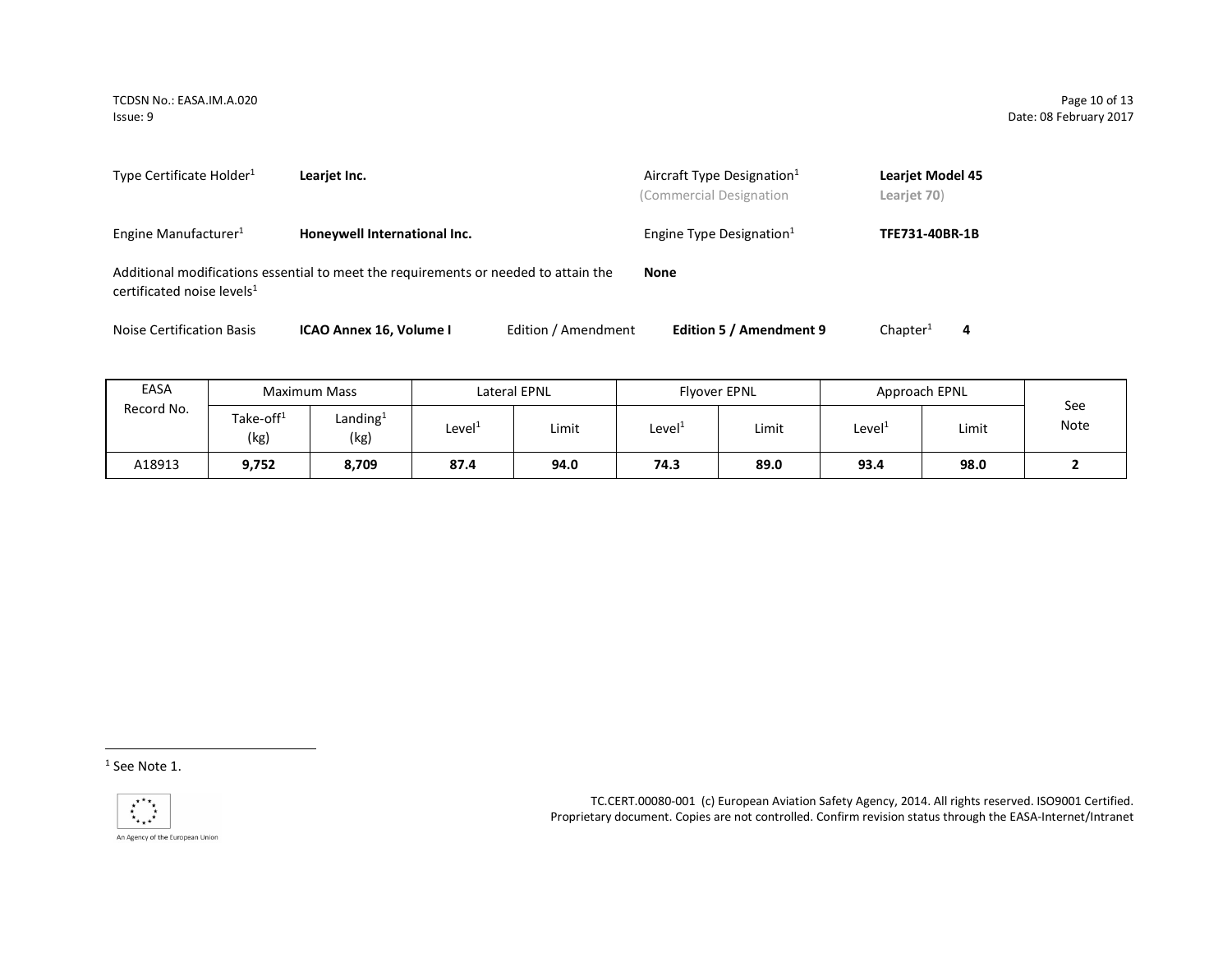TCDSN No.: EASA.IM.A.020 Page 11 of 13 Issue: 9

| Type Certificate Holder <sup>1</sup><br>Learjet Inc. |                                                                                     |                     | Aircraft Type Designation <sup>1</sup><br>(Commercial Designation | <b>Leariet Model 45</b><br>Learjet 75) |   |
|------------------------------------------------------|-------------------------------------------------------------------------------------|---------------------|-------------------------------------------------------------------|----------------------------------------|---|
| Engine Manufacturer <sup>1</sup>                     | Honeywell International Inc.                                                        |                     | Engine Type Designation $1$                                       | TFE731-40BR-1B                         |   |
| certificated noise levels <sup>1</sup>               | Additional modifications essential to meet the requirements or needed to attain the |                     | <b>None</b>                                                       |                                        |   |
| Noise Certification Basis                            | ICAO Annex 16, Volume I                                                             | Edition / Amendment | Edition 5 / Amendment 9                                           | Chapter <sup>1</sup>                   | 4 |

| EASA       |                      | <b>Maximum Mass</b>  | Lateral EPNL       |       | <b>Flyover EPNL</b> |       | Approach EPNL      |       |             |
|------------|----------------------|----------------------|--------------------|-------|---------------------|-------|--------------------|-------|-------------|
| Record No. | Take-off $1$<br>(kg) | Landing $^1$<br>(kg) | Level <sup>1</sup> | Limit | Level $^{\rm 1}$    | Limit | Level <sup>:</sup> | Limit | See<br>Note |
| A18914     | 9,752                | 8,709                | 87.4               | 94.0  | 74.3                | 89.0  | 93.4               | 98.0  |             |

 $1$  See Note 1.

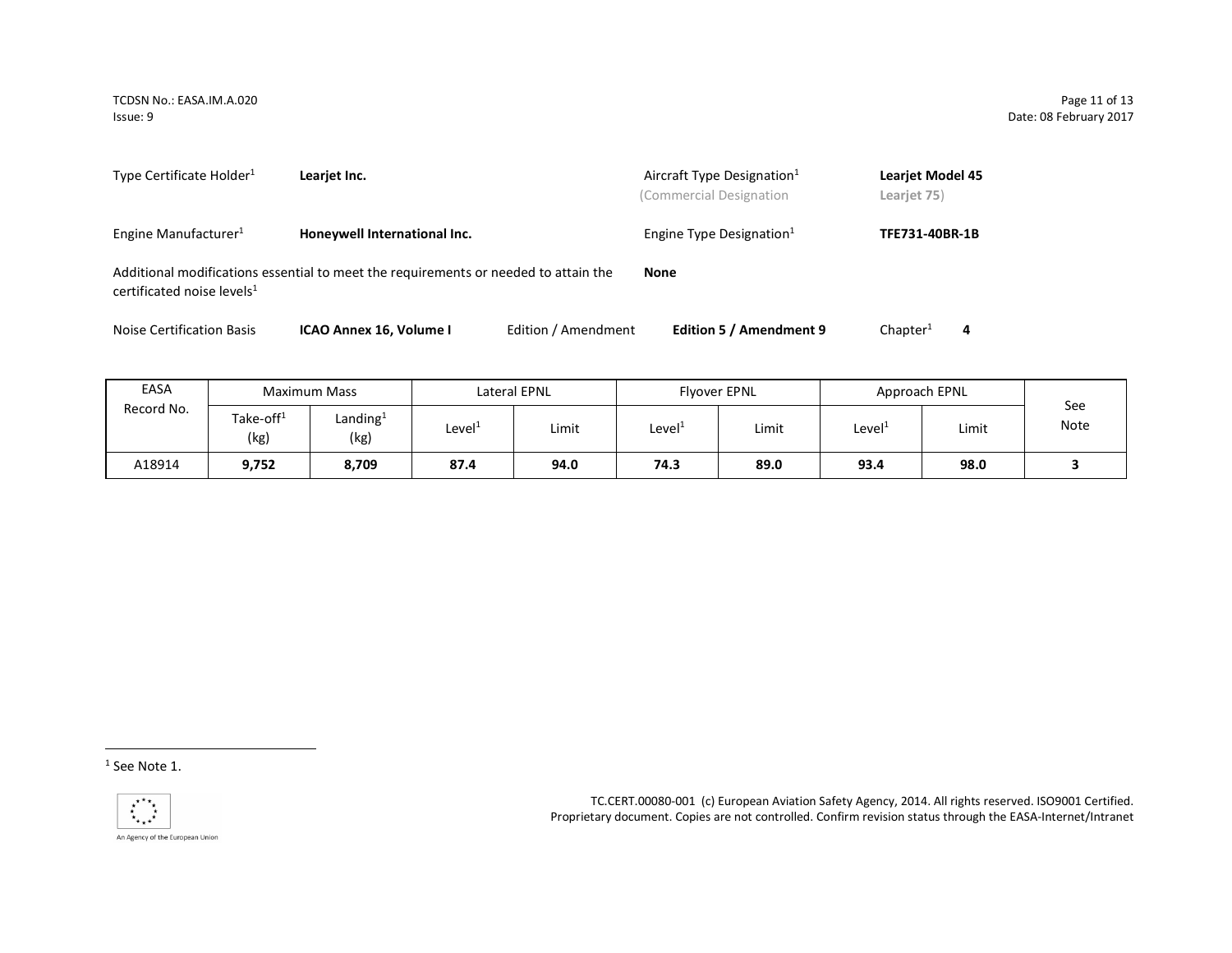## **TCDSN EASA.IM.A.020 Notes**

- 1. In cases where it is appropriate to issue a noise certificate, items so marked shall be included on EASA Form 45.
- 2. applicable for S/N 45-2134 through 45-4000
- 3. applicable for S/N 45-456 through 45-2000